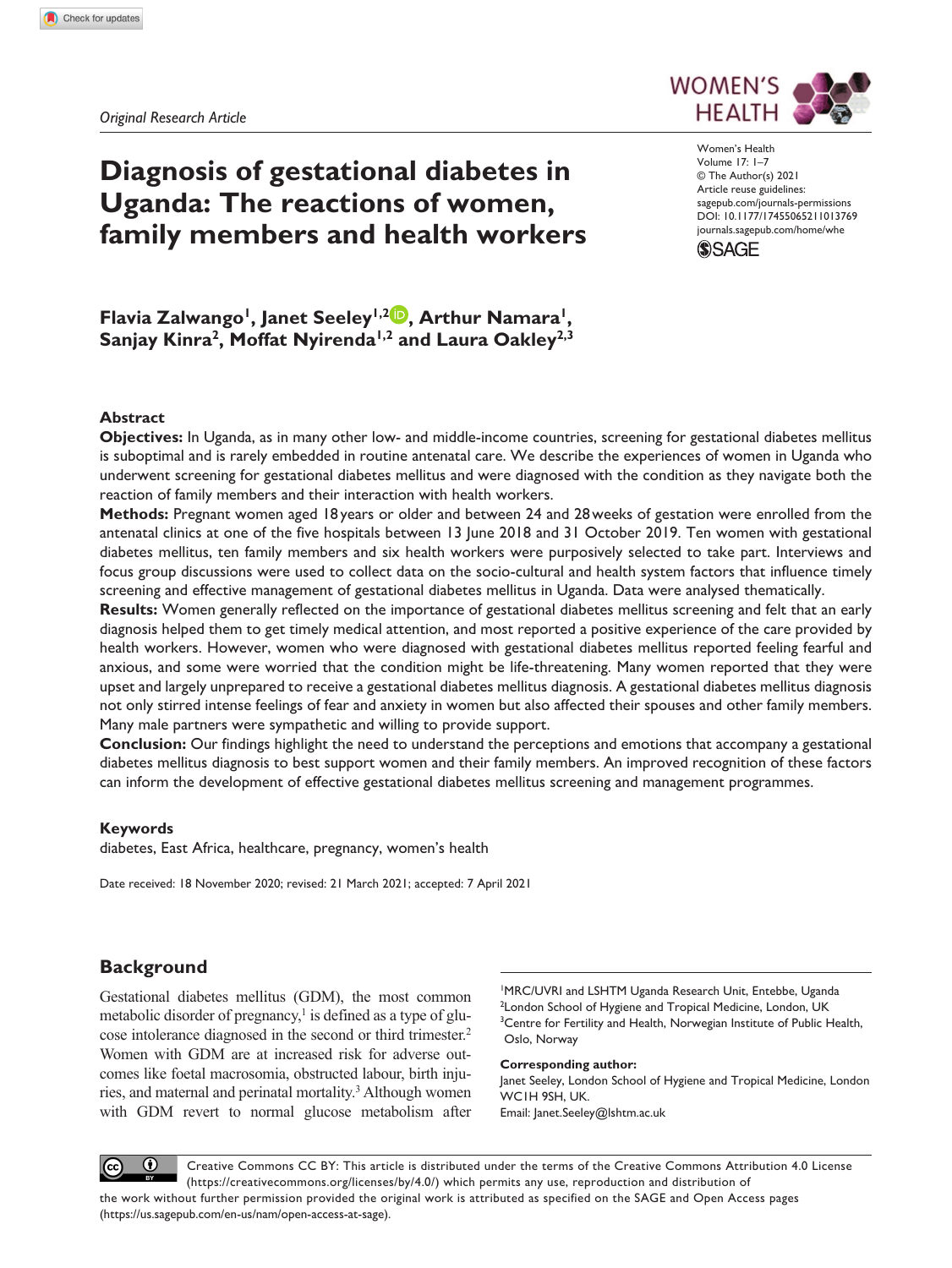delivery, they are at risk of developing type 2 diabetes later in life, as are their offspring. Early detection and optimal management of the condition is vital to ensure better maternal and foetal outcomes. In Uganda, as in many other low- and middle-income countries (LMICs), screening for GDM is suboptimal and is rarely embedded in routine antenatal care. A recent systematic review estimated a GDM prevalence of 9% across sub-Saharan Africa,<sup>4</sup> although the authors reported significant heterogeneity in estimates due to a lack of organized screening programmes in this region.

A number of studies have focussed on the experiences of women diagnosed with GDM,<sup>5-9</sup> but a few have investigated women's reactions following diagnosis.<sup>10,11</sup> Craig et al.<sup>11</sup> reviewed 41 studies (two were conducted in LMICs and none were from Africa) to understand the psycho-social experiences of women following a GDM diagnosis. Their findings showed that as part of the initial impact women felt 'selfblame, failure, fear, sadness, concern and confusion' (p. 4). The authors highlight the importance of psychological and social support to help women manage their diagnosis. A study in Tehran, Iran, conducted in 2016 showed that the fear of receiving a diabetes diagnosis at the follow-up visit greatly affected post-partum follow-up care in women with recent GDM.12 In a study among migrant African women in Sweden with GDM,<sup>13</sup> women were found to be concerned about having to adjust their way of life because of their diagnosis, the risk of developing type 2 diabetes and fear of being on longterm treatment.

While Craig et al.<sup>11</sup> reported negative feelings and the need for support, they also found that some women saw the diagnosis as an avenue for self-improvement or a 'wake-up call'. Similarly, a study<sup>14</sup> conducted in Australia showed that women were determined to improve their lifestyle following the diagnosis.<sup>10</sup>

Little is known about women's reactions to a GDM diagnosis in the sub-Saharan setting. The 'lived' experience of being diagnosed with GDM will be shaped by many contextual factors, including the ability and preparedness of health care services to provide support and appropriate follow-up to women with GDM, for instance, by employing both internationally and locally supported clinical guidelines and equipping them with relevant and clear information,15 social and family support networks, and wider understanding and recognition of the condition.

In this article, we describe the experiences of women in Uganda who underwent screening for GDM and were subsequently diagnosed with the condition. In addition, we describe the experiences of family members and health workers.

### **Methods**

### *The study setting*

The data for this article were drawn from a sub-study of a larger work programme focusing on gestational diabetes in Uganda, conducted by the Medical Research Council/ Uganda Virus Research Institute and London School of Hygiene and Tropical Medicine (MRC/UVRI and LSHTM) Uganda Research Unit. Study participants, pregnant women aged 18 years or older and between 24 and 28weeks of gestation, were enrolled from the antenatal clinics at one of the five hospitals between 13 June 2018 and 31 October 2019.

This work is based around two separate studies: a cross-sectional study rolling-out GDM screening in participating clinics and a stand-alone randomized controlled trial evaluating an educational intervention trial designed to improve the screening and management of GDM in 30 antenatal clinics in Wakiso and Mpigi Districts (NIH registry ([www.clinicaltrials.gov\)](www.clinicaltrials.gov), registration no. NCT03937050 (registered 3 May 2019)). The former study was nearing completion at the time the data reported here were collected, and the facilities and participants involved in this screening study formed the study population for the sub-study.

The screening study which provided the setting for this sub-study was conducted at two public hospitals in Wakiso and Masaka Districts in Central Uganda – Entebbe Regional Referral Hospital (urban) and Masaka Regional Referral Hospital (rural). As part of this study, women attending for antenatal care were screened for GDM using an Oral Glucose Tolerance Test (OGTT) between 24 and 28weeks of gestation. Before GDM screening, women were given health education and reassured that if they tested positive for GDM, their condition could be treated. Screening took place on weekday mornings during routine antenatal clinics. Blood samples were taken after an overnight fast, and screened for HIV, syphilis and anaemia in addition to GDM. The nurse/midwife also measured the mothers' weight, height, blood pressure, and waist and hip circumference. Alongside the screening programme, health workers conducted health education sessions for women. During these health education sessions, health workers explained that GDM was a pregnancy-related condition, usually diagnosed between 24 and 28weeks of gestation, and that one could still have a good pregnancy outcome following a GDM diagnosis. Women were informed of screening results within 3weeks, and those diagnosed with GDM were referred for specialist care.

# **Methods**

# *The sample*

Participants in this sub-study were purposively selected from those who had been involved in the GDM screening study at Entebbe Regional Referral Hospital and Masaka Regional Referral Hospital. Participants included pregnant or post-natal women who had undergone GDM screening, and had a GDM diagnosis, family members and health workers.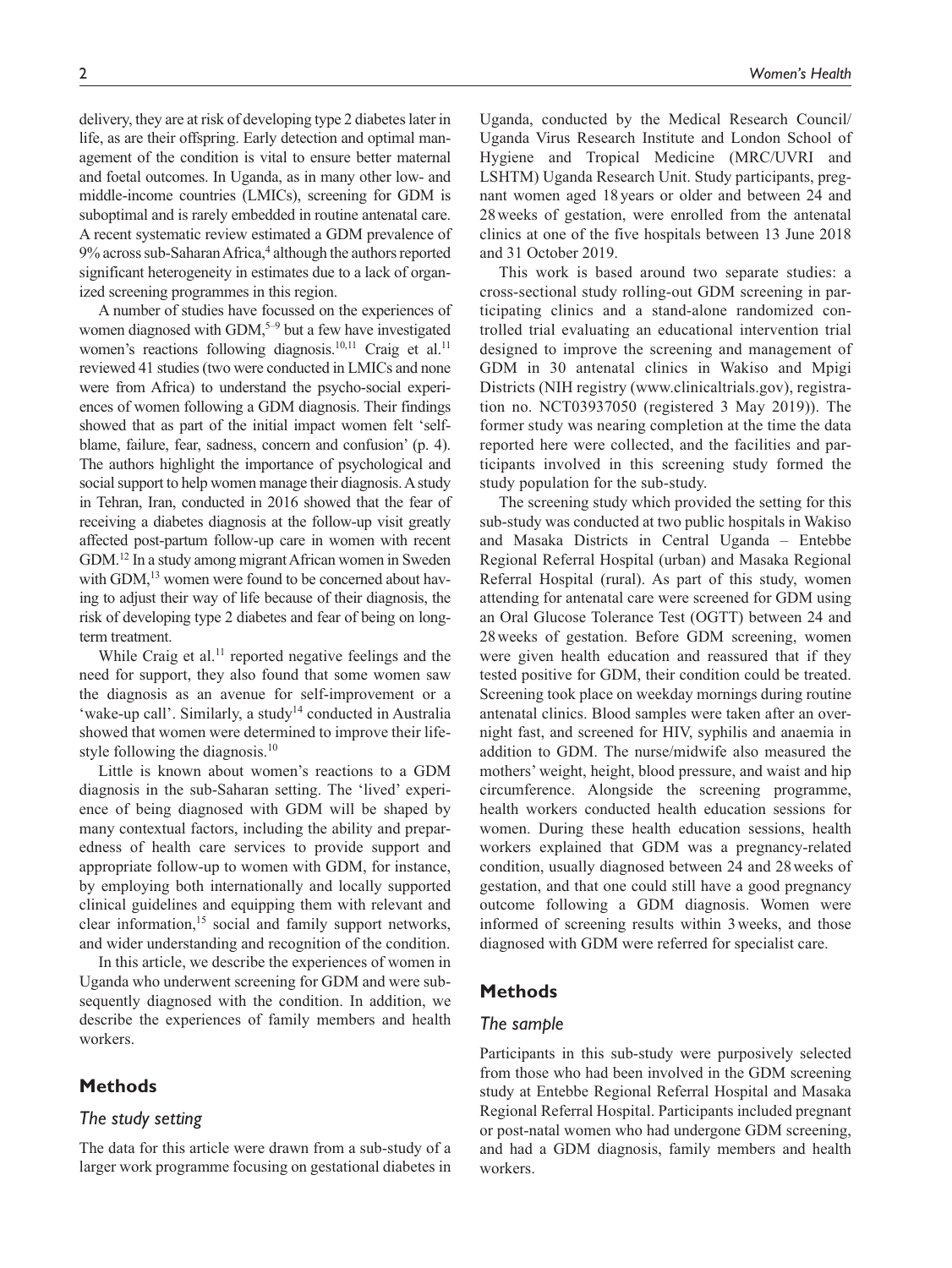### *Data collection*

We used semi-structured interviews, Key Informant Interviews and Focus Group Discussions to collect data on the socio-cultural and health system factors that influence timely screening and effective management of GDM in Uganda. We conducted fieldwork between 17 June and 3 July 2019. Data were collected from 10 pregnant or postnatal women with GDM, 10 family members and 6 health workers (four nurses and two doctors with experience in managing GDM). We also conducted two Focus Group Discussions with nine women with GDM in Masaka. Interviews were conducted in Luganda or English and were audio-recorded. These were later transcribed, and interviews in Luganda were translated into English.

### *Data management and analysis*

Data were analysed thematically and managed using Nvivo 12. We developed a coding frame based on the study objectives and these were augmented with new themes emerging from the data. Data were coded under the various thematic categories and thematic summaries were written on each of the main themes. Each participant was assigned a pseudonym and these are used in this article. Data were analysed using descriptive and interpretive phenomenology approaches. A social realist theoretical framework was used to reveal individual experiences of a GDM diagnosis.

The research project was approved by the research and ethics committee of Uganda Virus Research Institute (approval no. GC/127/19/04/625) and Uganda National Council for Science and Technology (approval no. HS2340). The women, health workers and family members gave written informed consent to participate in the study and the use of the material from the interviews, including quotes, in this article.

### **Results**

In total, 10 pregnant or post-natal women aged 18–40years, who had been diagnosed with GDM, were interviewed (Table 1). We also conducted one Focus Group Discussion with nine women with GDM in Masaka. Most of the women had some secondary education, and the majority were not in paid employment. For those who were employed, the main occupations included petty trade, hairdressing and tailoring, and a few were in formal employment. Six of the women said they had a family history of type 2 diabetes.

The family members interviewed included one motherin-law, four mothers and seven sisters, with an overall age range of 25–69years. Eight spouses (aged between 22 and 43years) were also interviewed. Half of the family members interviewed had attained primary education and one man and two women had attained post-secondary education.

The nine participants in the Focus Group Discussion for women with GDM were aged between 21 and 39years (six

| Age (years) | <b>GDM</b> status | Number<br>of children | Pregnancy<br>trimester |
|-------------|-------------------|-----------------------|------------------------|
| 8           | <b>GDM</b>        | ი                     | 3                      |
| 23          | <b>GDM</b>        |                       | 3                      |
| 26          | <b>GDM</b>        | 2                     | 3                      |
| 28          | <b>GDM</b>        | 3                     | 3                      |
| 29          | <b>GDM</b>        | 2                     | 6                      |
| 30          | <b>GDM</b>        | 3                     | Post-natal             |
| 30          | <b>GDM</b>        | 4                     | Post-natal             |
| 30          | <b>GDM</b>        | 2                     | Post-natal             |
| 34          | <b>GDM</b>        | 0                     | Post-natal             |
| 40          | GDM               | 3                     | Post-natal             |

GDM: gestational diabetes mellitus.

were aged below 27years). One had tertiary education, three had primary education and four had secondary education. Four were petty traders, one was a farmer and three were not working outside the home. One woman earned less than 200,000 shillings per month, five earned 200,000– 300,000 shillings (£40–£60) and three earned 350,000– 500,000 shillings (£70–£100). The health workers included two medical doctors (gynaecologists) and four registered nurses/midwives.

# *General family situation of the pregnant women*

Before describing the findings related to GDM, we describe briefly the family influences and circumstances of the women to provide the context for their experience of diagnosis. Although financial problems were commonly reported by the women, some suffered other difficulties which affected their access to care and support during pregnancy.

Most of the women reported receiving support from their husbands and other family members (sisters, mothers and mothers-in-law) throughout their pregnancy. Husbands usually provided financial support, paid for hospital bills and other necessities while some escorted their wives to the hospital to access antenatal care services. Husbands also played a vital role in supporting pregnant mothers who owned businesses either by attending to these businesses or by monitoring them in their absence. Some women reported that female relatives helped with domestic chores like cooking, washing, fetching water, cleaning the home, taking care of domestic animals, baby-sitting existing children and escorting them to the hospital for antenatal care. In addition, several parents-in-law provided financial support to the women.

However, some of the interviewees reported that they did not receive any financial or emotional support from their husbands or family members during their pregnancy. Women attributed this to various reasons, for example, alcoholism and domestic violence (e.g. when a woman did

**Table 1.** Participant socio-demographic characteristics.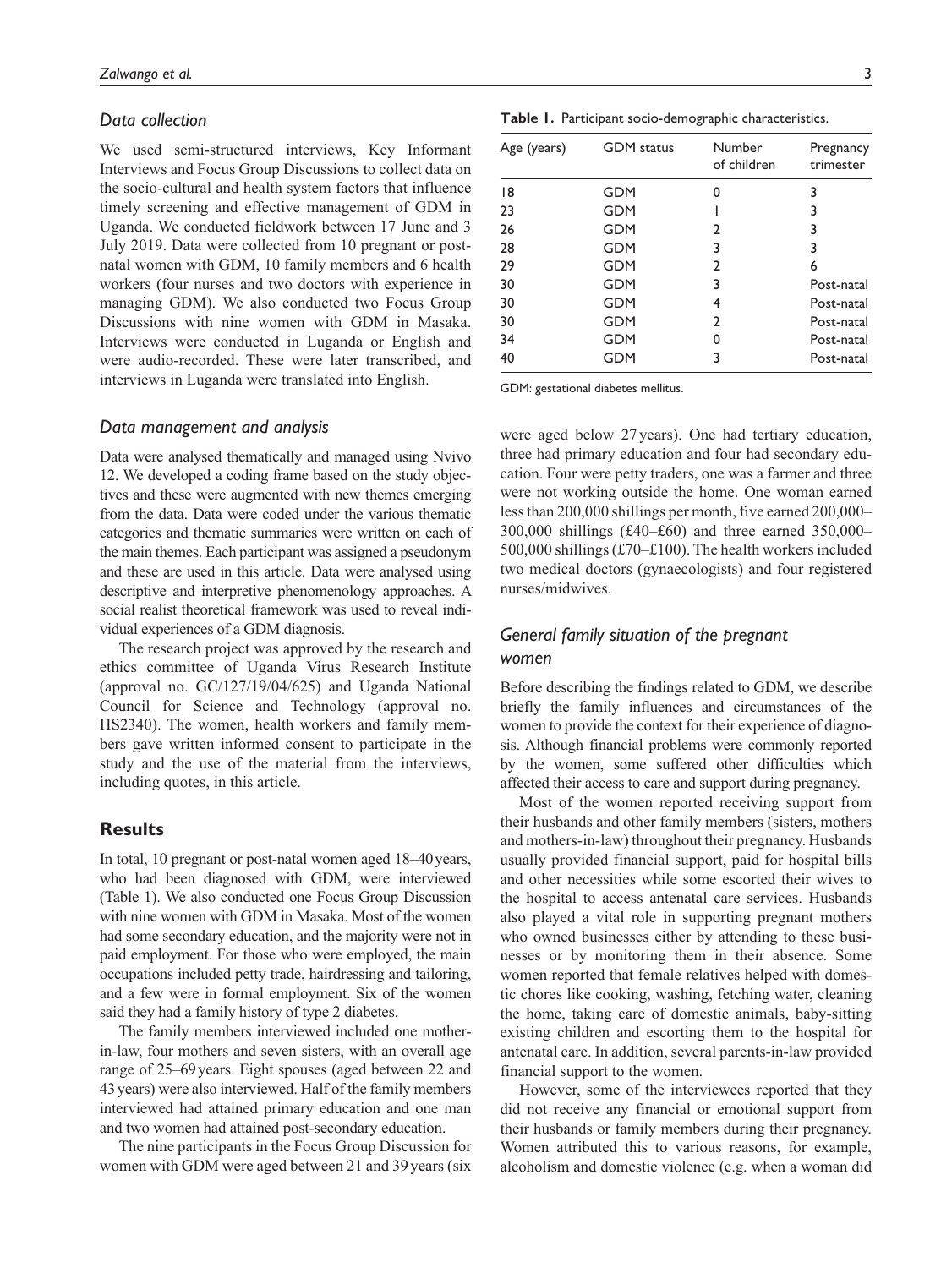not wish to have sexual intercourse with her husband). In such cases, women had to find alternative forms of securing support. We found that some women were proactive in seeking an income through providing casual labour on other people's farms, washing peoples' clothes, while others started small-scale businesses like selling potato fries, roasted maize and porridge by the roadside.

# *Processes and roles in GDM screening*

*Women's reactions immediately following diagnosis.* Women generally reflected on the importance of GDM screening and felt that an early diagnosis helped them to get timely medical attention, and most reported a positive experience of the care provided by health workers.

However, following diagnosis, women who tested positive for GDM reported feeling emotional and fearful, and some harboured thoughts about death. With limited GDM screening undertaken outside the study context, women rarely reported knowing of others with the same diagnosis. A few said that they did not have any negative feelings, perhaps because they did not believe the diagnosis.

When one man was asked about his wife's reaction after GDM diagnosis, he explained that she had been shocked and worried by the news. This was evident from his report of phone calls she had made to different people, including her mother, when she received her diagnosis. 'They cannot tell you that you have such an illness and you fail to get worried', he said. He also noticed a change in her behaviour and said that they both worried about their children. Similarly, another 40-year-old woman said that after the diagnosis, she called her mother to inquire whether their family had other people with diabetes. She calmed down after the mother explained to her that the disease was probably caused by pregnancy.

Many women like Allen (26-year-old woman) also reported that they feared that they would die and leave their children without any one to support them:

I was scared and shocked; I saw as if my life had ended and that I was not going to be healthy and my baby would live with diabetes. I thought about [leaving my young children behind].

Where the women had known or heard about a few individuals who previously suffered from diabetes, they imagined that they would go through the same suffering or incur a heavy financial burden to treat the disease. Women feared that they would develop sores or have to inject themselves every day, eat special foods or take pills 'like a daily meal':

In fact it disorganized me because if I hear from people who live with that sickness, they say that it is not good. It can kill you anytime. [I fear] that I may die and leave my children to suffer. (Sumaya, 30-year-old woman)

dition, and expressed anxiety at the prospect of taking daily injections or even giving birth to a child with abnormalities. Some women were not sure whether GDM was treatable or curable, and felt that little information had been given regarding the implications of a GDM diagnosis. When asked about what GDM-related changes the doctor had talked to her about, Allen, a 26-year-old woman said:

He didn't tell me anything and he didn't have time to talk to me since he had many patients to attend to. After testing you, he tells you about your GDM status and gives you the review date.

Many women reported that they were upset and largely unprepared to receive a diagnosis of GDM. Some struggled initially to come to terms with their diagnosis and what it meant for themselves, their family members and the pregnancy. Some women were unsure of how to disclose their diagnosis to their partner. Those who did disclose said that the process elicited feelings of sadness.

Some participants immediately thought about death and what would become of their young children. Others thought about where to get the finances to manage GDM.

Notably, some participants received reassurance from health workers that GDM is a short-lived illness, and these women therefore reported that they did not consider GDM a serious disease.

Health workers, however, said that anxiety was a common response following a GDM diagnosis. Many women were taken by surprise and had questions about what they could do to ensure the health of their baby:

I don't know anything because they have just disclosed to me and it is new to me. So I just need advice from you on what to do and what not to do. Now I don't know. I don't know what to eat and what not to eat. It is important they advise first and we see how we can [follow] the doctor's advice. (Rita, 28-year-old woman)

Since I have just been diagnosed with GDM and we don't have any family member with GDM, I know nothing about it. I don't understand anything about GDM. (Brenda, 26-yearold woman)

The health workers said that diabetes was one of the 'most feared diseases' in the antenatal setting and that women who came to the hospital were desperate to know what would happen next after GDM diagnosis. They usually counselled the women in order to allay their fears. The health workers said that they reassured the women that the health workers would take care of them at minimum cost and that the condition resolves after delivery:

Since it is their first time to get such news some of them come when they are worried but after counselling they relax. [We reassure] them that it is not the end. (Nurse, Entebbe)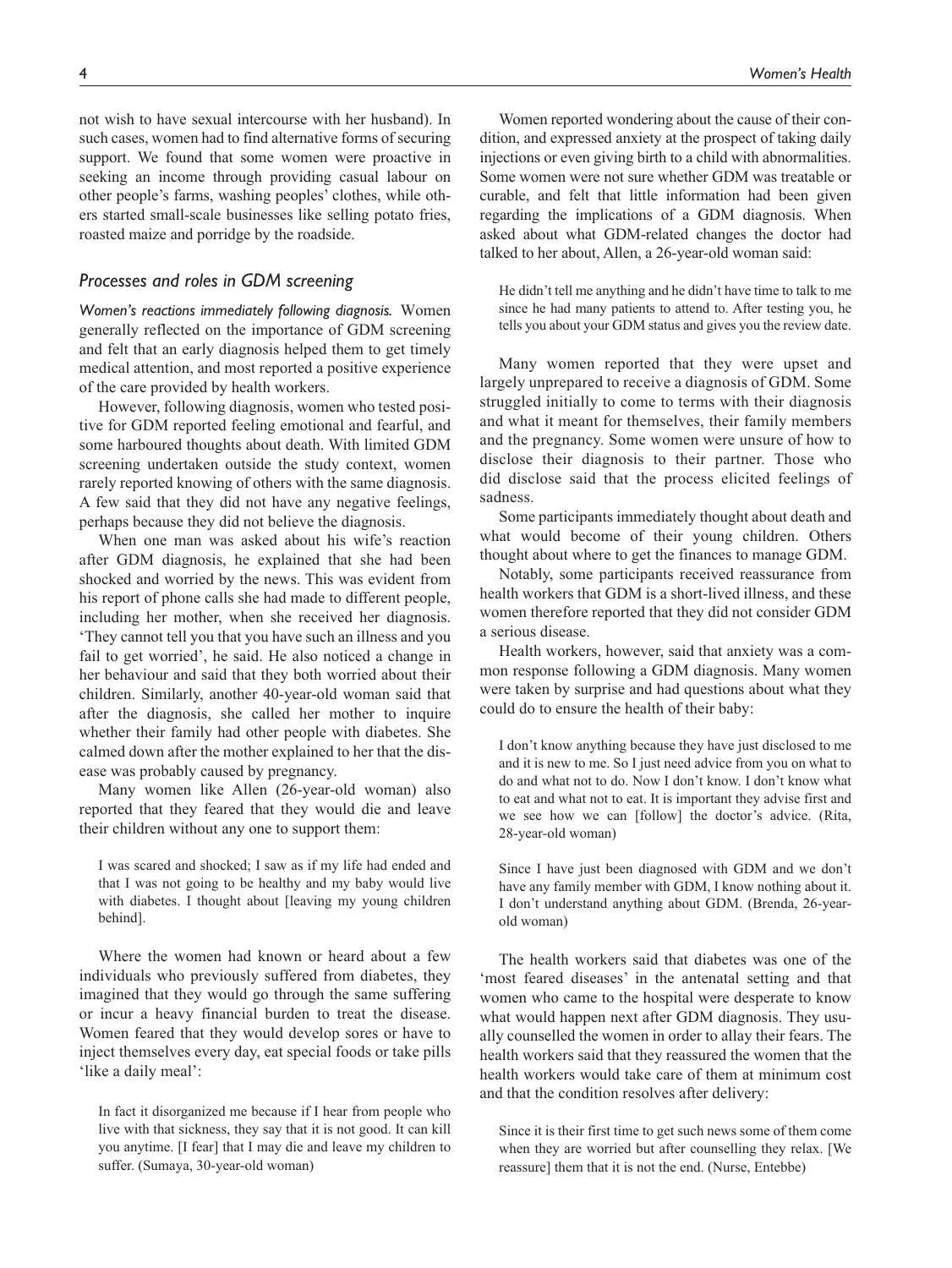Usually these women are too scared when they receive a positive diagnosis, they think it is the end of the [world]; they think the diabetes will not be cured or it will be passed on to their babies. (Nurse, Masaka)

Following a GDM diagnosis, the health care providers reported that it was at the women's discretion to disclose or not to disclose their diagnosis to their husbands; most women did not.

The health workers further observed that some women were anxious about their longer-term health. Health workers were able to explain to women with GDM that it is a temporary condition. They reported that many women were reassured by the prospect of a postnatal OGTT to confirm that their glucose intolerance had resolved.

# *Reactions of family members immediately following diagnosis*

GDM diagnosis not only stirred intense feelings of fear and anxiety in women but also affected their spouses and other family members in various ways. Husbands who were told about the diagnosis thought about their wives dying or were concerned about the financial costs of treatment:

On the first day she disclosed to me, I told her these are problems! Where am I going to get money for treatment? The second one is that, if my wife dies now, how am I going to bring up all these kids alone? Stepmothers are there but they will not treat my kids the way their mother treats them. (Issa, 36-year-old man)

When asked about her husband's reaction towards her GDM diagnosis, one woman said that he started blaming her for taking too much sugar. Another woman said that after she shared about her diagnosis with her sister, she told her it must be true 'because of my weight and social ways'. This was stigmatizing for her. Another woman said that her husband said that she had been given the wrong results and insisted she be tested again at another health centre. He only accepted her diagnosis once it had been confirmed again.

In other narratives, family members were sympathetic and willing to help the women access and adhere to their treatment schedules. Some family members said that they felt strong once they were reassured by health workers that the condition would disappear after the women gave birth:

She [mother] seemed scared and said that we are suffering from diseases which she has never suffered from but I told her that I was told that the disease would be cured. She relaxed after I told her this. (Amina, 30-year-old woman)

Although a few men blamed their partners for not taking good care of themselves, many were sympathetic and willing to help them through their ordeal.

# *Challenges in GDM screening and diagnosis*

The health workers reported that follow-up after GDM screening was challenging because eligible mothers did not deliver their babies from the hospitals where they were screened. As a result, cord blood samples, for testing, could not be drawn. In addition, many mothers began antenatal care clinic attendance very late (at 36–38weeks) and this made management of their condition difficult. In addition, some health workers reported delays in the screening process due to stock outs of testing kits and other supplies needed for the management of GDM.

# **Discussion**

The findings from this study suggest that women who were diagnosed with GDM reported feeling fearful and anxious, and some were worried that the condition might be life-threatening. Many women reported that they were upset and largely unprepared to receive a GDM diagnosis. Some struggled initially to come to terms with their diagnosis and what it meant for their pregnancy and immediate family. This is consistent with results reported by previous studies.<sup>5,12,13,16</sup> Fear and anxiety post-diagnosis are probably partly driven by a lack of understanding regarding the implications of a GDM diagnosis. In settings where GDM screening is routine, healthcare workers will be more knowledgeable and therefore better equipped to help women navigate a GDM diagnosis. Similarly, in such settings, pregnant women are more likely to know of others with the same diagnosis and can be reassured that GDM is a temporary condition and that treatment will minimize the risks to themselves and their baby.

Our findings also suggest that some women felt reassured that GDM was treatable, and they were keen to take action to minimize the impact on their health and that of their baby. This is consistent with the finding by Craig and  $colleagues<sup>11</sup>$  that some women looked at a positive result as an avenue for self-improvement and also the finding from the study by Han et al.<sup>10</sup> where more than half of the women said that they were neither concerned nor worried about the diagnosis.

The perceptions of family members after a GDM diagnosis are largely absent in existing literature. Family and social support are key facilitators for health seeking and also treatment adherence.<sup>15</sup> Family members who were interviewed in this study reported a range of concerns including the financial costs associated with diagnosis.

### *Implications*

This study has demonstrated that GDM screening programmes need to consider the context in which women receive and process a GDM diagnosis. In settings with little GDM screening, GDM awareness and knowledge are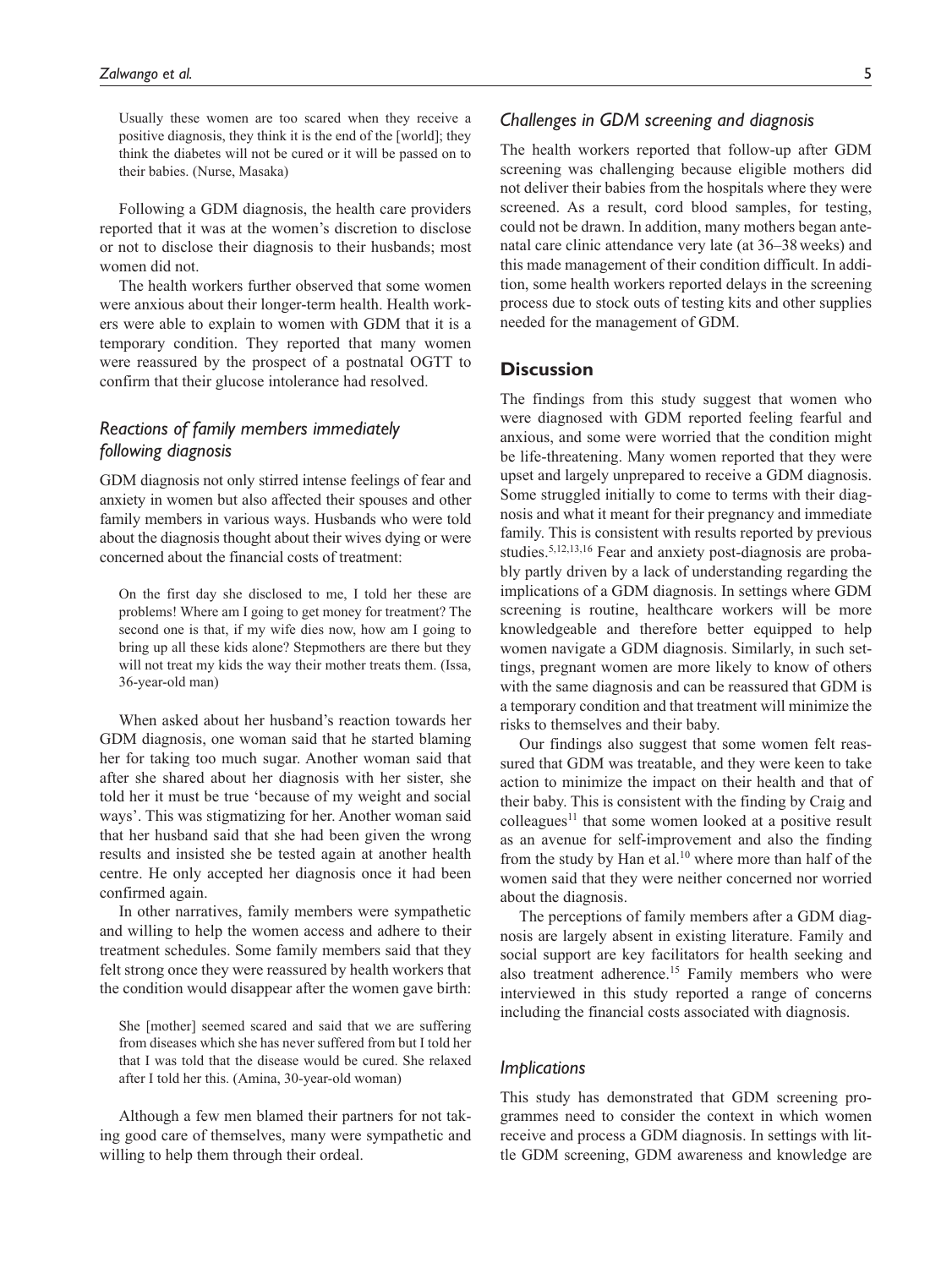often poor, even among health workers,<sup>17</sup> highlighting a need to raise awareness about the condition.

### *Study limitations*

While half of the women included in this study were pregnant and had been diagnosed with GDM, we also included five women who had suffered from GDM but had already delivered their babies. This was because the number of women diagnosed with GDM and still pregnant was few. The women who had already delivered, therefore, recounted their reactions to GDM diagnosis retrospectively, which may have affected their responses. The focus group discussions lasted for 4h because the women were eager to share their experiences; however, while the women took breaks during this time, the length of the meeting may have affected the engagement, as they were tired.

# **Conclusion**

In this article, we described the experience of women after GDM diagnosis. For most women, a diagnosis of GDM was associated with fear and anxiety. Our findings highlight the need to understand the perceptions and emotions that accompany a GDM diagnosis to support women and their family members better. An improved recognition of these factors can inform the development of effective GDM screening and management programmes.

#### **Acknowledgements**

The authors thank all the participants for giving their time and information for this study. The authors also recognize the contribution of Jackline Namara and Jane Nansamba who were the Research Assistants for this study.

#### **Author contributions**

F.Z., J.S., A.N., S.K., M.N. and L.O. contributed to the design and implementation of the GUIDES study. F.Z., A.N. and J.S. supported the data collection from participants and also drafted the manuscript. All authors reviewed and approved the manuscript for publication.

#### **Declaration of conflicting interests**

The author(s) declared no potential conflicts of interest with respect to the research, authorship and/or publication of this article.

### **Funding**

The author(s) disclosed receipt of the following financial support for the research, authorship and/or publication of this article: This study was funded by the UK Medical Research Council (MRC; reference no. MR/R02392/1) as part of the Newton Fund. F.Z., J.S. and M.N. are partly funded by the UK MRC and the UK Department for International Development (DFID) under the MRC/DFID Concordat agreement and are also part of the EDCTP2 programme supported by the European Union. J.S. acknowledges the support of THRiVE-2, a DELTAS Africa grant no. DEL-15-011 from Wellcome Trust grant no. 107742/Z/15/Z and the UK government.

# **ORCID iD**

Janet Seeley **iD** <https://orcid.org/0000-0002-0583-5272>

### **Supplemental material**

Supplemental material for this article is available online.

### **References**

- 1. Chiefari E, Arcidiacono B, Foti D, et al. Gestational diabetes mellitus: an updated overview. *J Endocrinol Invest* 2017; 40(9): 899–909.
- 2. American Diabetes Association. 2. Classification and diagnosis of diabetes. *Diabetes Care* 2015; 38: S8–S16.
- 3. Nakabuye B, Bahendeka S and Byaruhanga R. Prevalence of hyperglycaemia first detected during pregnancy and subsequent obstetric outcomes at St. Francis Hospital Nsambya. *BMC Res Note* 2017; 10: 174.
- 4. Natamba BK, Namara AA and Nyirenda MJ. Burden, risk factors and maternal and offspring outcomes of gestational diabetes mellitus (GDM) in sub-Saharan Africa (SSA): a systematic review and meta-analysis. *BMC Preg Childbirth* 2019; 19: 450.
- 5. Devsam BU, Bogossian FE and Peacock AS. An interpretive review of women's experiences of gestational diabetes mellitus: proposing a framework to enhance midwifery assessment. *Women Birth* 2013; 26(2): e69–e76.
- 6. Buchanan TA, Xiang AH and Page KA. Gestational diabetes mellitus: risks and management during and after pregnancy. *Nat Rev Endocrinol* 2012; 8(11): 639–649.
- 7. Bung P, Artal R, Khodiguian N, et al. Exercise in gestational diabetes: an optional therapeutic approach. *Diabetes* 1991; 40(Suppl. 2): 182–185.
- 8. Kim C. Gestational diabetes: risks, management, and treatment options. *Int J Women Health* 2010; 2: 339.
- 9. Turok DK, Ratcliffe S and Baxley EG. Management of gestational diabetes mellitus. *Am Family Physic* 2003; 68: 1767–1772.
- 10. Han S, Middleton PF, Bubner TK, et al. Women's views on their diagnosis and management for borderline gestational diabetes mellitus. *J Diabetes Res* 2015; 2015: 209215.
- 11. Craig L, Sims R, Glasziou P, et al. Women's experiences of a diagnosis of gestational diabetes mellitus: a systematic review. *BMC Preg Childbirth* 2020; 20: 76.
- 12. Rafii F, Rahimparvar SFV, Mehrdad N, et al. Barriers to postpartum screening for type 2 diabetes: a qualitative study of women with previous gestational diabetes. *Pan Afr Med J* 2017; 26: 54.
- 13. Hjelm K, Bard K and Apelqvist J. A qualitative study of developing beliefs about health, illness and healthcare in migrant African women with gestational diabetes living in Sweden. *BMC Women Health* 2018; 18: 34.
- 14. Crowther CA, Hague WM, Middleton PF, et al. The IDEAL study: investigation of dietary advice and lifestyle for women with borderline gestational diabetes: a randomised controlled trial-study protocol. *BMC Preg Childbirth* 2012; 12: 106.